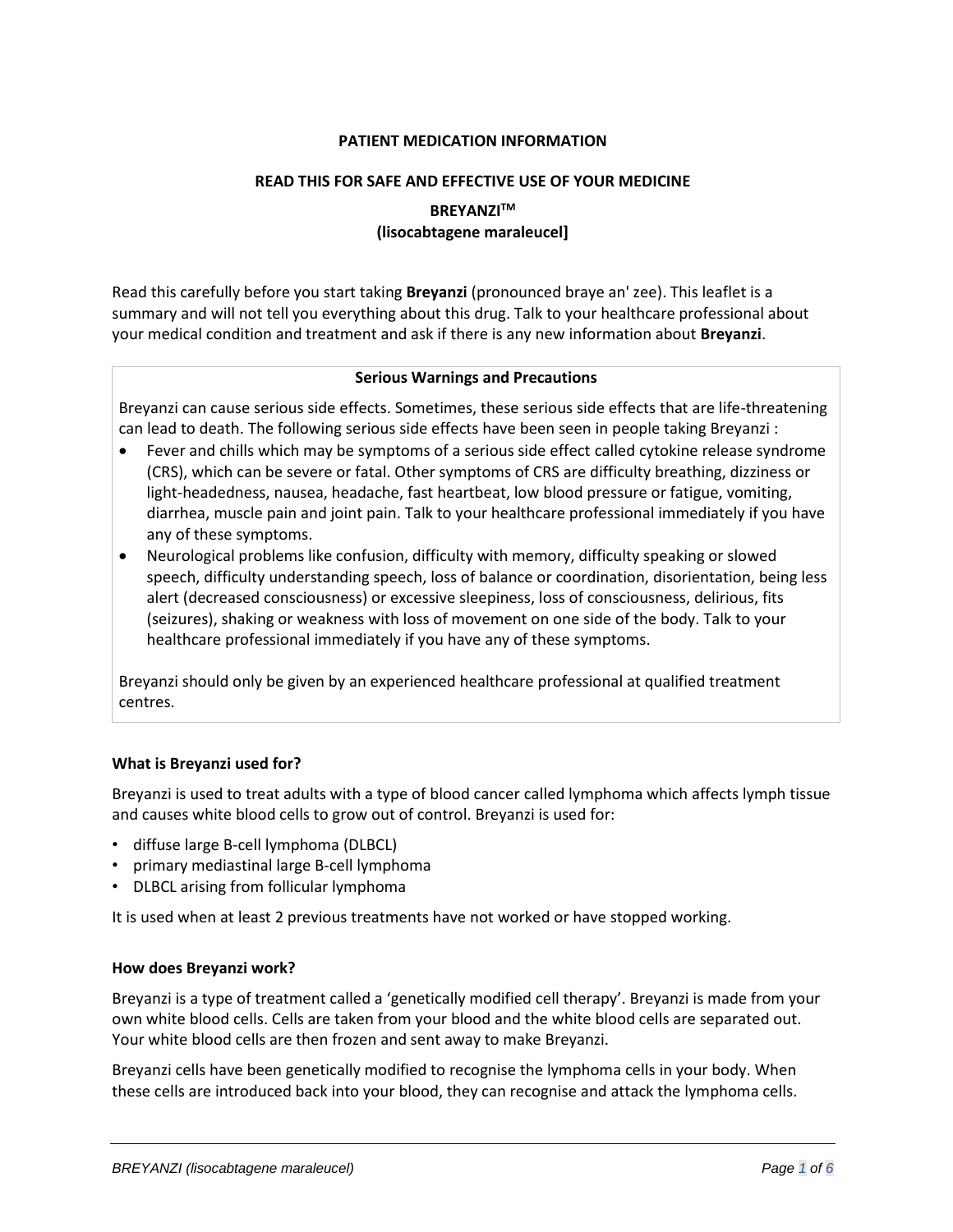## **What are the ingredients in Breyanzi?**

### Medicinal ingredients:lisocabtagene maraleucel

Non-medicinal ingredients: caprylic acid, Cryostor® CS10, human albumin, magnesium chloride, Nacetyl-DL-tryptophan, potassium chloride, sodium acetate trihydrate, sodium chloride, sodium gluconate, water for injection

### **Breyanzi comes in the following dosage forms:**

Breyanzi is a cell suspension for injection. Your doctor will check that the Breyanzi was prepared from your own blood by checking the patient identity information on the medicine labels matches your details. Breyanzi is given through a tube into a vein as a single-dose, one-time treatment.

### **Do not use Breyanzi if:**

• you are allergic to Breyanzi or any of the other ingredients of this medicine (listed in "What are the ingredients in Breyanzi?" above). If you think you may be allergic to Breyanzi, ask your doctor for advice.

## **To help avoid side effects and ensure proper use, talk to your healthcare professional before you take Breyanzi. Talk about any health conditions or problems you may have, including if you:**

- have any lung or heart problems.
- have low blood pressure.
- have any symptoms of infection or other inflammatory condition, such as fever (100.4°F/38°C), chill, sore throat, coughing, chest pain, stomach pain, vomiting, and diarrhea. The infection will be treated before Breyanzi infusion.
- have had a stem cell transplant from another person in the last 4 months or any other organ transplant in the past. The transplanted cells can attack your body ('graft-versus-host disease'), causing symptoms such as rash, nausea, vomiting, diarrhea and bloody stools.
- notice the symptoms of your cancer are getting worse. In lymphoma, this might include unexplained fever, feeling weak, night sweats, sudden weight loss.
- had or have hepatitis B or C or HIV (human immunodeficiency virus) infection.
- had a vaccination in the previous 6 weeks or are planning to have one in the next few months.
- have any symptoms of severe allergic reactions, such as shortness of breath or trouble breathing, skin rash, swelling of the lips, tongue, or face, chest pain, feeling dizzy or faint.
- are pregnant, breast-feeding or plan to do so, think you may be pregnant or are planning to have a baby. Ask your doctor for advice before being given this medicine. This is because the effects of Breyanzi in pregnant or breast-feeding women are not known and it may harm your unborn baby or breast-fed child. You will be given a pregnancy test before treatment starts. Breyanzi should only be given if the results show you are not pregnant.
- are pregnant or think you may be pregnant after treatment with Breyanzi. Talk to your doctor immediately.
- are a man and you plan to father a child after Breyanzi treatment.

## **Other warnings you should know about:**

• Do not drive, operate heavy machinery, or do other activities that could be dangerous if you are not mentally alert, for at least 8 weeks after you get Breyanzi. This is because the treatment can cause temporary memory and coordination problems, sleepiness, confusion, dizziness, and seizures.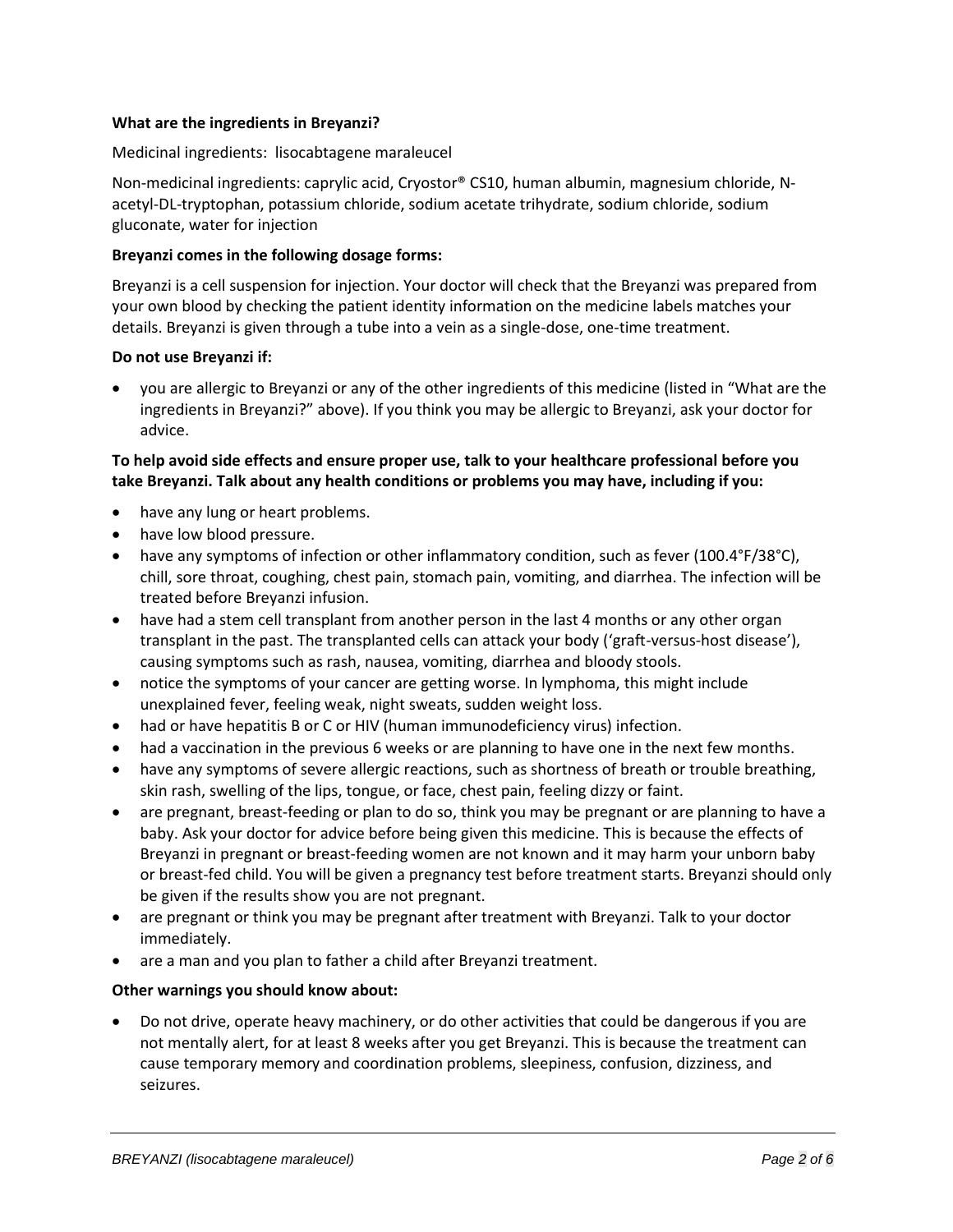• Do not donate blood, organs, tissues or cells for transplantation after Breyanzi treatment.

## **Tell your healthcare professional about all the medicines you take, including any drugs, vitamins, minerals, natural supplements or alternative medicines.**

## **The following may interact with Breyanzi:**

- Corticosteroids, chemotherapy, and other medications that can weaken your immune system. This is because these medicines may interfere with the effect of Breyanzi and may make Breyanzi less effective.
- Live vaccines: You must not be given certain vaccines called live vaccines (a type of vaccine made from weakened virus):
	- in the 6 weeks before you are given a short course of chemotherapy (called lymphodepleting chemotherapy) to prepare your body for Breyanzi.
	- during Breyanzi treatment
	- after treatment while your immune system is recovering.

Talk to your doctor if you need to have any vaccinations.

### **How you will receive Breyanzi:**

## **Giving blood to make Breyanzi from your white blood cells**

- Your doctor will take some of your blood by putting a tube (catheter) in your vein. Some of your white blood cells will be separated from your blood. The rest of your blood is returned to your body. This is called 'leukapheresis' (LOO-kuh-feh-REE-sis) and can take 3 to 6 hours. This process may need to be repeated.
- Your white blood cells will then be frozen and sent away to make Breyanzi. It takes about 3-4 weeks from the time your cells are received at the manufacturing site until Breyanzi is available to be shipped back to your treatment centre, but the time may vary.
- There is a risk of manufacturing failure (10.0%). In case of a manufacturing failure, a second manufacturing of Breyanzi may be attempted. While you wait for the product to be made again, your doctor may need to prescribe additional bridging therapy. This bridging therapy may cause side effects, which could delay or prevent you from receiving Breyanzi.

## **Other medicines you will be given before Breyanzi**

- A few days before you receive Breyanzi, you will be given a short course of chemotherapy. This is to clear away your existing white blood cells.
- Shortly before you receive Breyanzi, you will be given acetaminophen and an antihistamine medicine. This is to reduce the risk of infusion reactions and fever.

#### **How Breyanzi is given**

- Your doctor will check that the Breyanzi was prepared from your own blood by checking the patient identity information on the medicine labels matches your details.
- Breyanzi is given through a catheter (tube) into a vein (intravenous infusion). Breyanzi is given as infusions of 2 different cell types.
- You will receive infusion of one cell type, immediately followed by the other cell type. The time for infusion will vary, but the treatment usually takes less than 15 minutes for each of the 2 cell types.

#### **After Breyanzi is given**

• Stay close to the treatment centre (within 2 hours distance) where you received Breyanzi – for at least 4 weeks.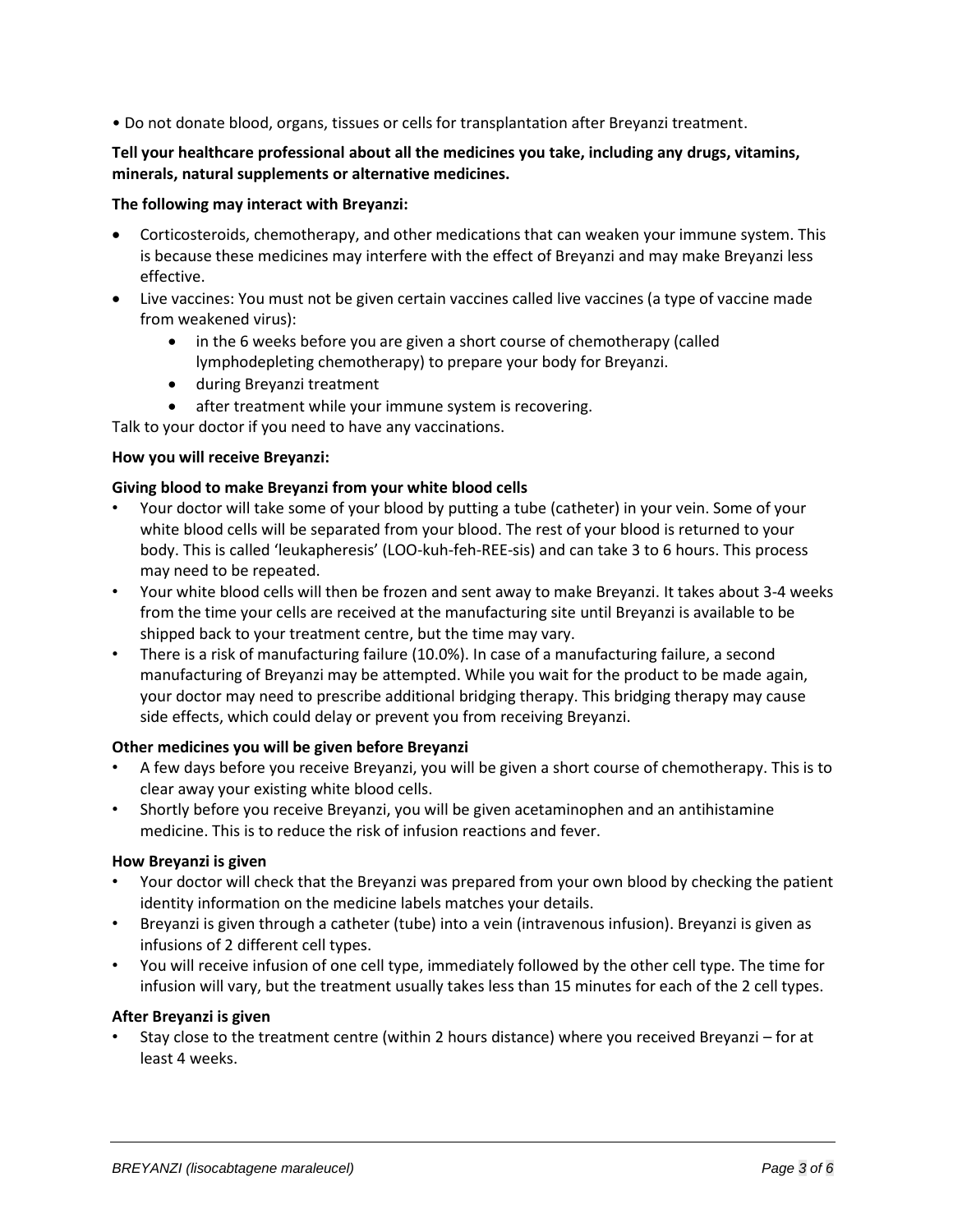- During the first week after treatment, you will need to return to the treatment centre 2 to 3 times for monitoring.
- This is so your doctor can check that the treatment is working and help you if you have any side effects.
- Your doctor will give you a **Patient Alert Card**. Read it carefully and follow the instructions on it.
- Always show the Patient Alert Card to the doctor or nurse when you see them or if you go to hospital.
- Your healthcare professional will want to do blood tests to follow your progress. It is important that you do have your blood tested. If you miss an appointment, call your healthcare professional as soon as possible to make another appointment.

### **Usual dose:**

Breyanzi comes as a cell suspension in up to 4 vials of each CD8 or CD4 component. The dose contains between 60 x 10<sup>6</sup> to 120 × 10<sup>6</sup> CAR-positive T-cells. Breyanzi should be given to you as a single-dose, one-time treatment.

## **What are possible side effects from using Breyanzi?**

These are not all the possible side effects you may have when taking Breyanzi. If you experience any side effects not listed here, tell your healthcare professional.

### **Very common:**

• infections – fever, chills, sore throat, chest infection, cough, or any other signs of infection. The infections may be caused by:

- low levels of white blood cells, which help fight infections, or
- low levels of antibodies called 'immunoglobulins'
- low levels of red blood cells, which may make you feel weak or tired.
- bleeding or bruising more easily due to a low level of blood cells called 'platelets'
- difficulty sleeping
- confused thinking, feeling anxious
- numbness and tingling in the feet or hands
- low or high blood pressure
- cough
- feeling sick or being sick
- diarrhea or constipation
- stomach pain
- passing less urine, and dark urine
- swollen ankles, arms, legs and face.

#### **Common:**

- trouble with balancing or walking
- changes in vision
- changes in the way things taste
- stroke or mini-strokes
- convulsions or seizures (fits)
- heart weakness, causing shortness of breath and ankle swelling
- blood clots
- shortness of breath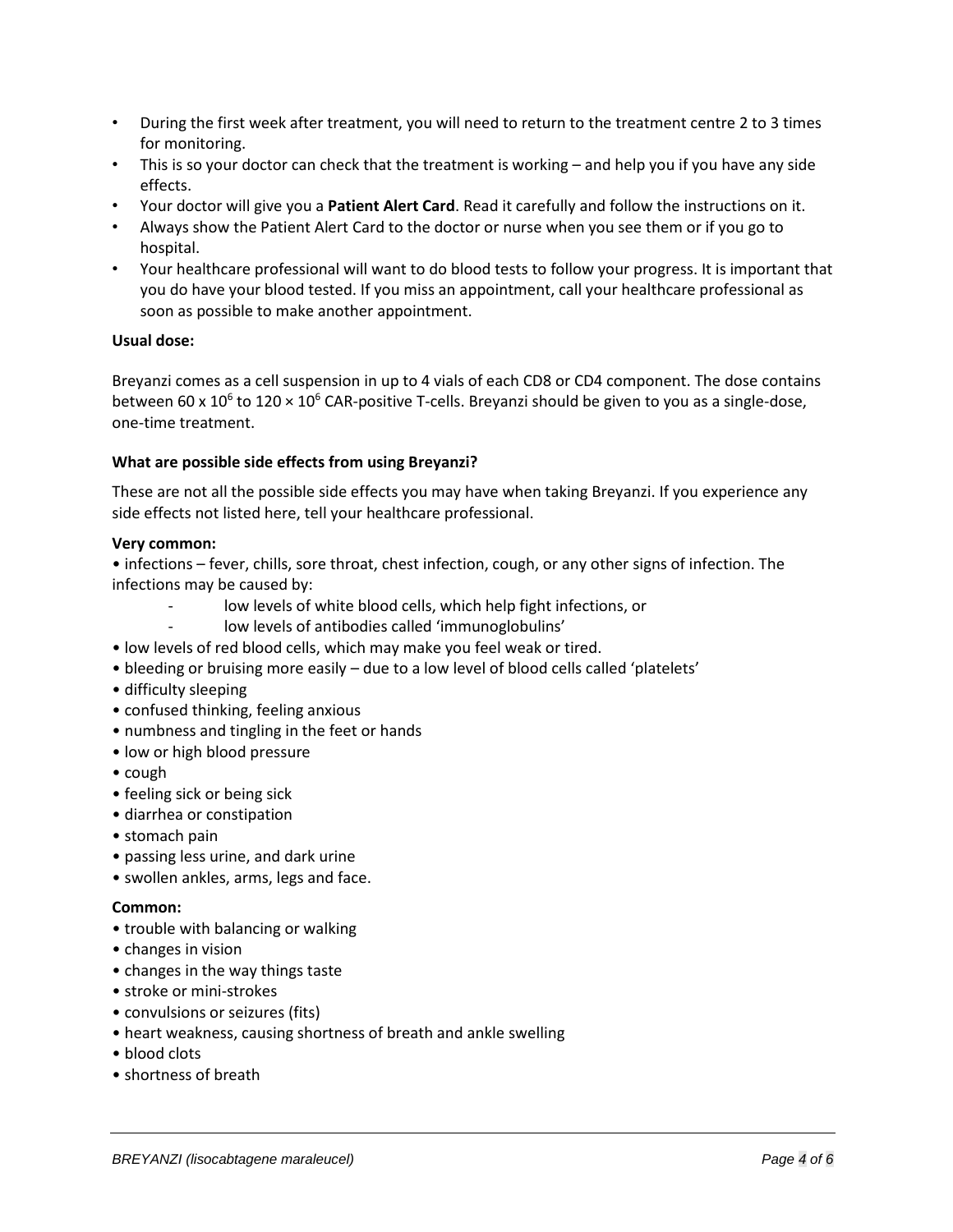- bleeding in your gut
- rash
- infusion reactions such as feeling dizzy, fever, and shortness of breath.

| Serious side effects and what to do about them           |                                      |              |                      |
|----------------------------------------------------------|--------------------------------------|--------------|----------------------|
| Symptom / effect                                         | Talk to your healthcare professional |              | <b>Get immediate</b> |
|                                                          | Only if severe                       | In all cases | medical help         |
| <b>VERY COMMON</b>                                       |                                      |              |                      |
| Fever, chills or shaking, feeling                        |                                      |              |                      |
| tired, fast or uneven heartbeat,                         |                                      |              |                      |
| feeling light-headed and short of                        |                                      | ✓            | ✓                    |
| breath - may be signs of a serious                       |                                      |              |                      |
| problem called 'cytokine release                         |                                      |              |                      |
| syndrome'                                                |                                      |              |                      |
| Feeling very tired, weak and short                       |                                      |              |                      |
| of breath - may be signs of low red                      |                                      | ✓            |                      |
| blood cell levels (anemia)                               |                                      |              |                      |
| Bleeding or bruising more easily -                       |                                      |              |                      |
| may be signs of low levels of cells                      |                                      | ✓            |                      |
| in the blood known as platelets                          |                                      |              |                      |
| (thrombocytopenia)<br>Low number of white blood cells in |                                      |              |                      |
| your blood test; you may or may                          |                                      |              |                      |
| not have an infection at the same                        |                                      | ✓            |                      |
| time (neutropenia or febrile                             |                                      |              |                      |
| neutropenia)                                             |                                      |              |                      |
| <b>COMMON</b>                                            |                                      |              |                      |
| Confusion, being less alert                              |                                      |              |                      |
| (decreased consciousness),                               |                                      |              |                      |
| difficulty speaking or slurred                           |                                      |              |                      |
| speech, shaking (tremor), feeling                        |                                      | ✓            | ✓                    |
| dizzy and headache - may be signs                        |                                      |              |                      |
| of problems with your nervous                            |                                      |              |                      |
| system (possible symptoms of                             |                                      |              |                      |
| neurologic problems)                                     |                                      |              |                      |
| Feeling warm, fever, chills or                           |                                      |              |                      |
| shivering - may be a sign of                             |                                      | ✓            |                      |
| infection                                                |                                      |              |                      |
| Dizziness, light headedness caused                       |                                      |              |                      |
| by low blood pressure                                    |                                      | ✓            |                      |
| (hypotension)                                            |                                      |              |                      |
| Bleeding in your stomach, bowel or                       |                                      |              |                      |
| blood in the stool (gastrointestinal                     |                                      | ✓            |                      |
| hemorrhage)                                              |                                      |              |                      |